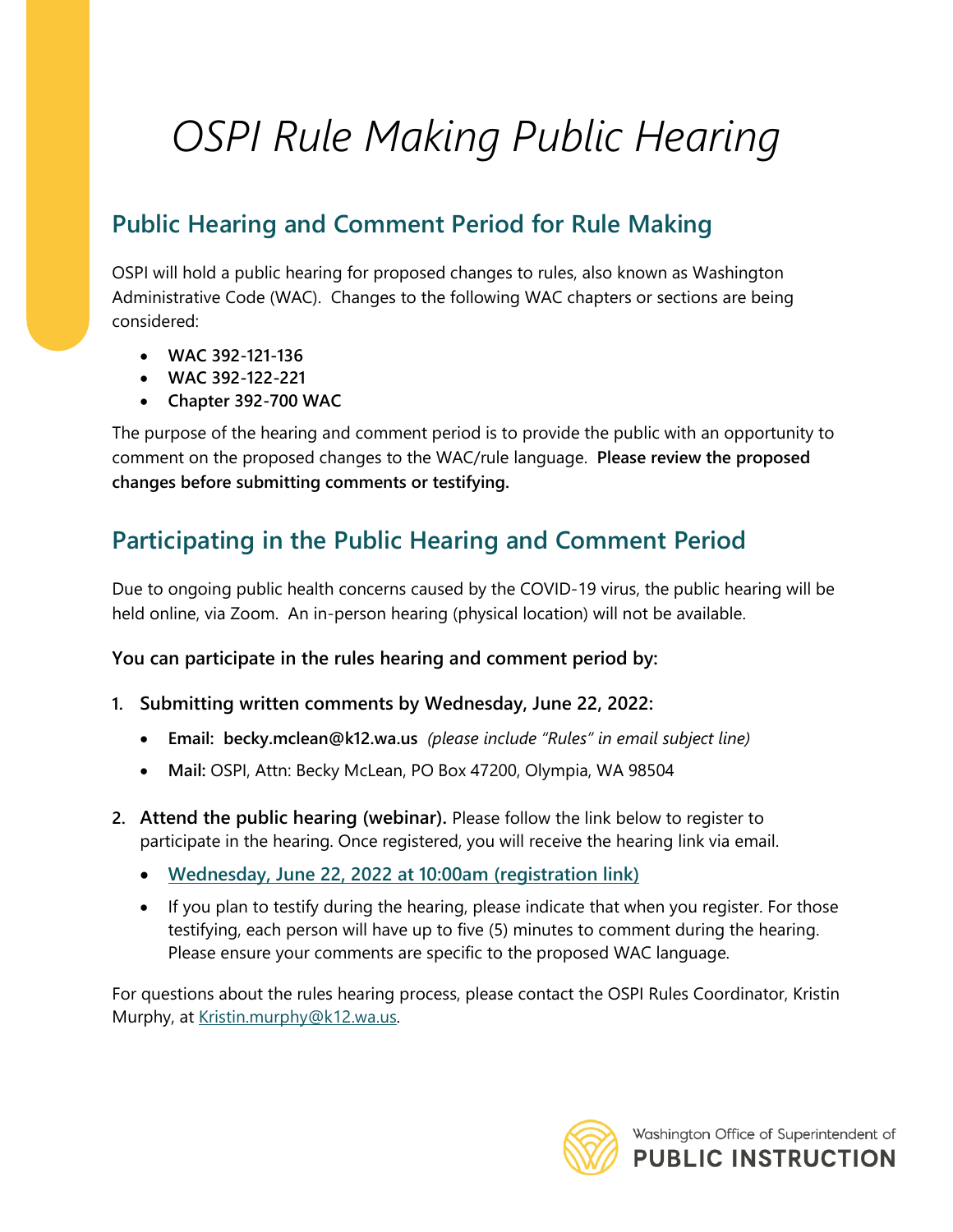AMENDATORY SECTION (Amending WSR 17-16-162, filed 8/2/17, effective 9/2/17)

**WAC 392-121-136 Limitation on enrollment counts.** Enrollment counts ((pursuant to)) under WAC 392-121-106 through 392-121-133 are subject to the following limitations:

(1) Except as provided in (a), (b) and (c) of this subsection, no student, including a student enrolled in more than one school district, shall be counted as more than one full-time equivalent student on any count date or more than one annual average full-time equivalent student in any school year.

(a) School districts or charter schools operating approved vocational skills center programs during the summer vacation months may claim additional full-time equivalent students based upon actual enrollment in such vocational skills centers on the aggregate of enrolled hours based upon the fourth day of each summer session.

(i) Prior to the 2018-19 school year, each district or charter school operating an approved vocational skills center program shall be entitled to claim one annual average full-time equivalent student for each 900 hours of planned student enrollment for the summer term(s) subject to the limitation in (c) of this subsection.

(ii) Beginning with the 2018-19 school year, each district or charter school operating an approved vocational skills center program shall be entitled to claim one annual average full-time equivalent student for each 1,000 hours of planned student enrollment for the summer term(s) subject to the limitation in (c) of this subsection.

(b) Enrollment count limitations apply separately to a student's running start, skills center and high school enrollments and is limited to an overall maximum 1.8 FTE.

(c) Subject to (b) of this subsection( $(\tau)$ ):

(i) A student enrolled in a skill center program during the regular school year may be claimed for up to a combined 1.6 full-time equivalent student.

(ii) A student enrolled in running start during the regular school year may be claimed for up to a combined 1.2 full-time equivalent student.

(iii) A student enrolled in high school and skills center for more than 1.0 FTE, can be claimed for a 0.2 running start FTE.

(iv) A student enrolled in an institutional education program under WAC 392-122-205 and a youth engagement program under chapter 392-700 WAC can be claimed up to a combined 2.0 FTE.

Each student may be claimed for a maximum of a 1.0 full-time equivalent for the skills center enrollment, a maximum of a 1.0 fulltime equivalent for running start  $((and))_L$  a maximum of a 1.0 fulltime equivalent for the student's high school enrollment, and a maximum of a 1.0 full-time equivalent for institutional education funding under WAC 392-122-225 subject to the overall combined FTE limitation in (b) of this subsection.

(2) Running start enrollment counts are limited as provided in chapter 392-169 WAC and specifically as provided in WAC 392-169-060.

(3) The full-time equivalent reported for a five year old preschool student with a disability is limited as provided in WAC 392-121-137.

(4) No kindergarten student, including a student enrolled in more than one school district, shall be counted as more than one-half of an annual average full-time equivalent student in any school year.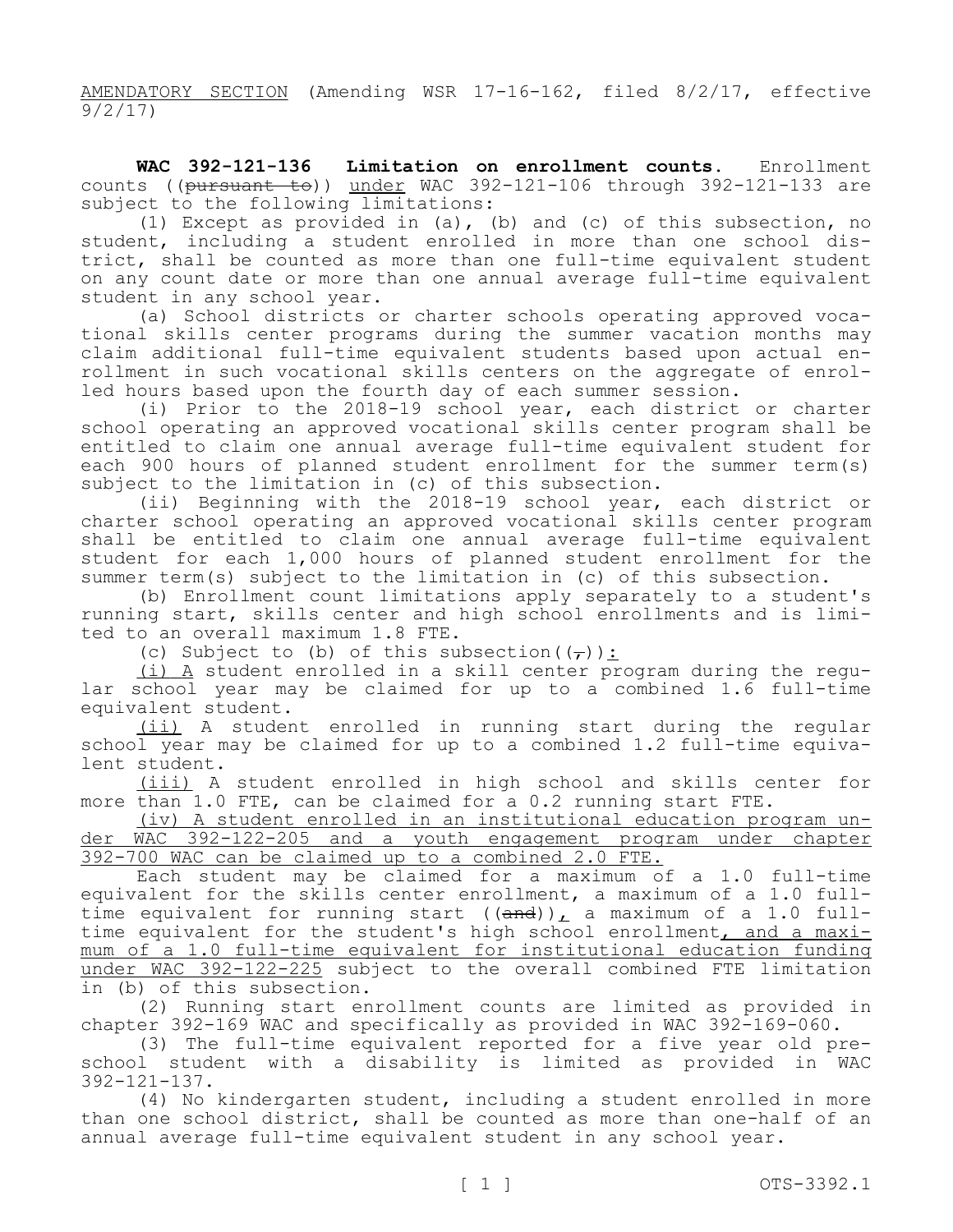(5) A student reported as part-time by a state institution educational program on Form SPI E-672 shall not be reported by a school district or charter school for more than part-time basic education funding on that enrollment count date and the total enrollment reported by one or more school districts or charter schools for basic education and on Form SPI E-672 must not exceed one full-time equivalent, except if the student is enrolled in a youth reengagement program under chapter 392-700 WAC.

(6) Districts and charter schools providing an approved statefunded full-day kindergarten program as provided in chapter 28A.150 RCW (from E2SSB 5841) may claim for an additional 0.50 FTE based upon student enrolled hours in excess of the 0.50 FTE provided under subsection (4) of this section.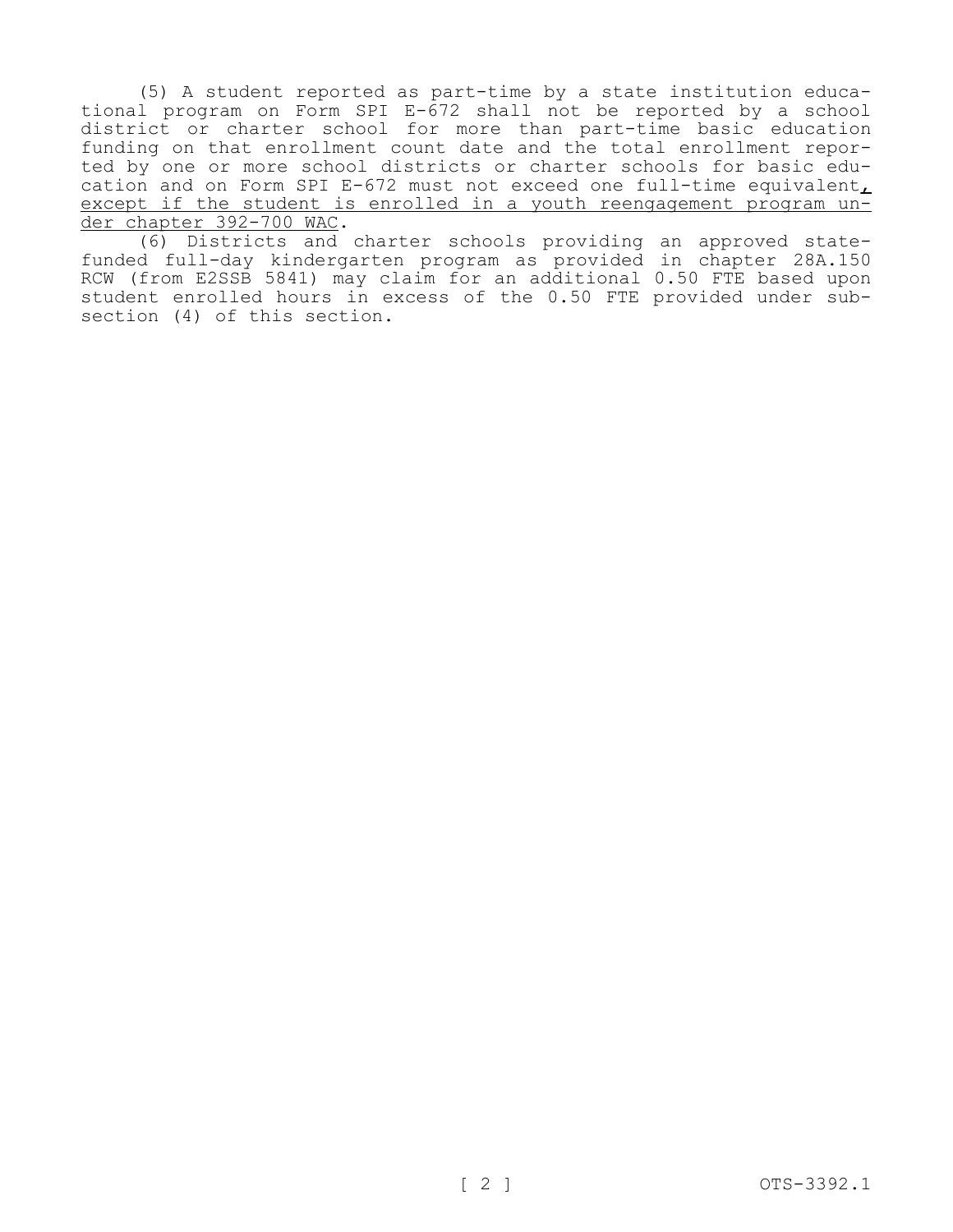AMENDATORY SECTION (Amending WSR 21-04-039, filed 1/26/21, effective 2/26/21)

**WAC 392-122-221 State institutional education program—Enrollment exclusions.** (1) The following may not be counted as an enrolled institutional education program student:

(a) A person whose educational activity under WAC 392-122-212 has terminated.

(b) A person who has transferred to another institution, school district, or charter school.

(c) A person residing in a state institution who:

(i) Has not engaged in educational activity under WAC 392-122-212 in the past five school days, excluding days of excused absence;

(ii) Has not engaged in educational activity in the past ten school days under WAC 392-122-212, including days of excused absence; or

(iii) Is claimed by any school district or charter school as an enrolled student eligible for state basic education support ((pursuant  $\pm$ o)) under chapter 392-121 WAC where the school district's count date occurs prior to the institution's count date for the month, except if the student is enrolled in a youth reengagement program under chapter 392-700 WAC.

(2) When the institution's count date and the school district's or charter school's count date are on the same date, institutions shall have priority for counting the student.

(3) As used in this section, "excused absence" means an absence from scheduled educational activity which certificated staff determine to be due to one or more of the following:

(a) Illness;

(b) Attendance in court; or

(c) Meeting with a lawyer, case worker, counselor, physician, dentist, nurse, or other professional service provider.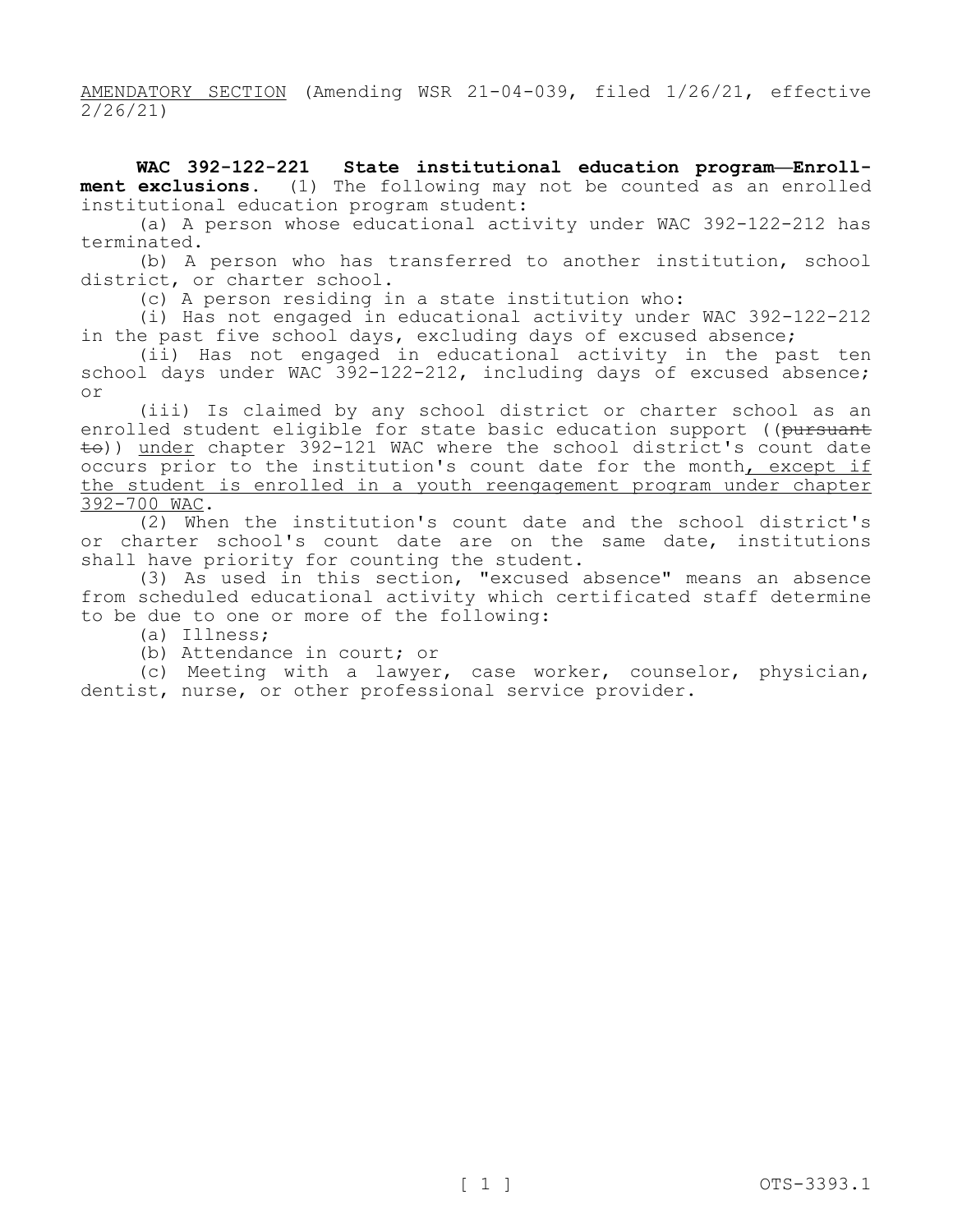AMENDATORY SECTION (Amending WSR 17-01-125, filed 12/20/16, effective 1/20/17)

**WAC 392-700-015 Definitions.** The following definitions in this section apply throughout this chapter:

(1) **"Agency"** means an educational service district, nonprofit community-based organization, or public entity other than a college.

(2) **"Annual average full-time equivalent (AAFTE)"** means the total monthly full-time equivalent (FTE) reported for each enrolled student in a school year divided by ten.

(3) **"Attendance period requirement"** is defined as, at minimum, two hours of face-to-face interaction with a designated program staff for the purpose of instruction, academic counseling, career counseling, or case management contact aggregated over the prior month. Inperson face-to-face interaction is required for the month that the student was claimed for the first time. Thereafter, the interaction may include an option for digital-synchronous interaction when a student:

(a) Requests digital-synchronous options; or

(b) Requires digital-synchronous access as determined by program staff. If, after each three months of claimed enrollment, the student has not earned an indicator of academic progress through the utilization of digital-synchronous interaction, then the interaction must return to in-person face-to-face until an indicator of academic progress is earned.

(4) **"CEDARS"** refers to comprehensive educational data and research system, the statewide longitudinal data system of educational data for K-12 student information.

(5) **"College"** means college or technical college pursuant to chapters 28B.20 through 28B.50 RCW.

(6) **"College level class"** is a class provided by a college that is ((one hundred)) 100 level or above.

(7) **"Consortium"** means a regional group of organizations that consist of districts, tribal compact schools, charter schools and agencies and/or colleges who agree to work together to create and operate a program that will serve students from multiple districts, tribal compact schools, and charter schools and reduce the administrative burden.

(8) **"Consortium agreement"** means the agreement that is signed by the authorized consortium lead and all district, tribal compact school, and charter school superintendents or their authorized officials which are part of the consortium and agree to refer eligible students to the consortium's program. This agreement will clearly outline the responsibilities of the consortium lead and those of the referring districts, tribal compact schools, and charter schools.

(9) **"Consortium lead"** means the lead organization in a consortium that will assume the responsibilities outlined in WAC 392-700-042(3).

(10) **"Count day"** is the instructional day that is used to claim a program's enrollment for state funding pursuant to WAC 392-121-033. For September, the count day is the fourth instructional day. For the remaining months, the count day is the first instructional day.

(11) **"Credential"** is identified as one of the following:

(a) High school diploma; or

(b) Associate degree.

(12) **"Enrolled student"** is an eligible student whose enrollment and attendance meets the criteria outlined in WAC 392-700-035 and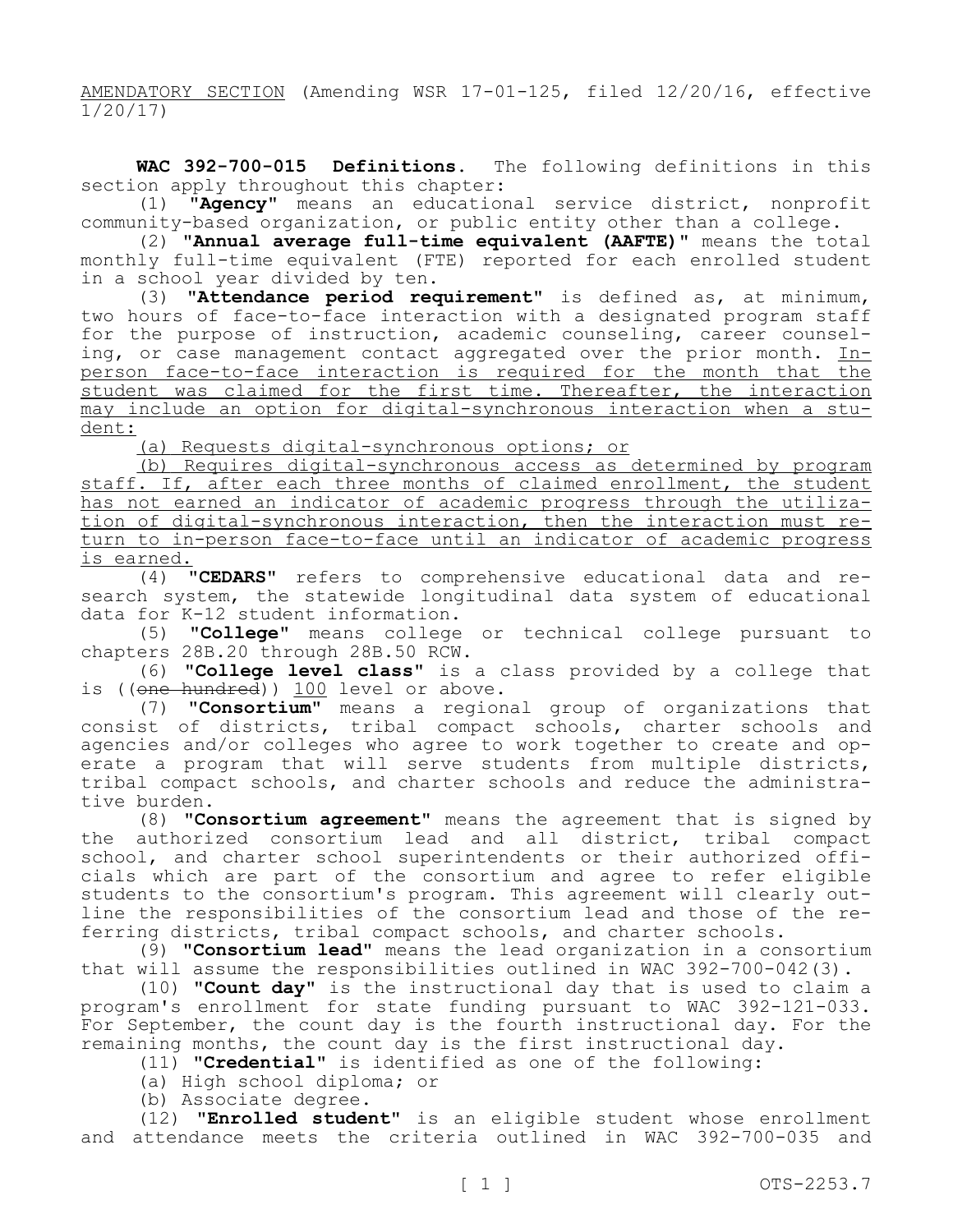392-700-160, and is reported as an FTE for state funding. An enrolled student can be further defined as one of the following:

(a) **New student** is an enrolled student who is being claimed for state funding for the first time by the program.

(b) **Continuing student** is an enrolled student who has continuously been enrolled in the program and claimed for state funding on at least one count day.

(c) **Returning student** is an enrolled student who has returned to the program after not receiving program services for a period of at least one count day and not more than  $((\text{ten}))$  10 count days.

(d) **Reenrolling student** is an enrolled student who has reenrolled in the program after not receiving program services for a period of ((eleven)) 11 count days or more.

(13) **"ERDC"** refers to education research and data center, which conducts analyses of early learning, K-12, and higher education programs and education issues across the P-20 system that collaborates with legislative evaluation and accountability program and other statutory partner agencies.

(14) **"Full-time equivalent (FTE)"** is the measurement of enrollment that an enrolled student can be claimed on a monthly basis with the maximum being 1.0 FTE per month for each student enrolled in a program.

(15) **"Indicator of academic progress"** means a standard academic benchmark that demonstrates academic performance which is attained by a reengagement student. These indicators will be tracked and reported by the program and district, tribal compact school, or charter school for each student and for programs as a whole using definitions and procedures outlined by OSPI. Indicators of academic progress will be reported when a student does one of the following:

(a) Earns at minimum a 0.25 high school credit;

(b) Earns at minimum a whole college credit;

(c) Receives a college certificate after completion of a college program requiring at least ((forty)) 40 hours of instruction;

(d) Receives an industry recognized certificate of completion of training or licensing received after completion of a program requiring at least ( $(forty)$ ) 40 hours of instruction;

(e) Passes one or more tests or benchmarks that would satisfy the state board of education's graduation requirements as provided in chapter 180-51 WAC;

(f) Passes one or more high school equivalency certificate measures (each measure may only be claimed once per enrolled student), or other state assessment;

(g) Makes a significant gain in a core academic subject based on the assessment tool's determination of significant gain (may be claimed multiple times in a year per enrolled student);

(h) Successfully completes a grade level curriculum in a core academic subject that does not earn high school or college credit;

(i) Successfully completes college readiness course work with documentation of competency attainment;

(j) Successfully completes job search and job retention course work with documentation of competency attainment;

(k) Successfully completes a paid or unpaid cooperative work based learning experience of at least ((forty-five)) 45 hours. This experience must meet the requirements of WAC 392-410-315(2);

(l) Enrolls in a college level class for the first time (limited to be claimed once per enrolled student);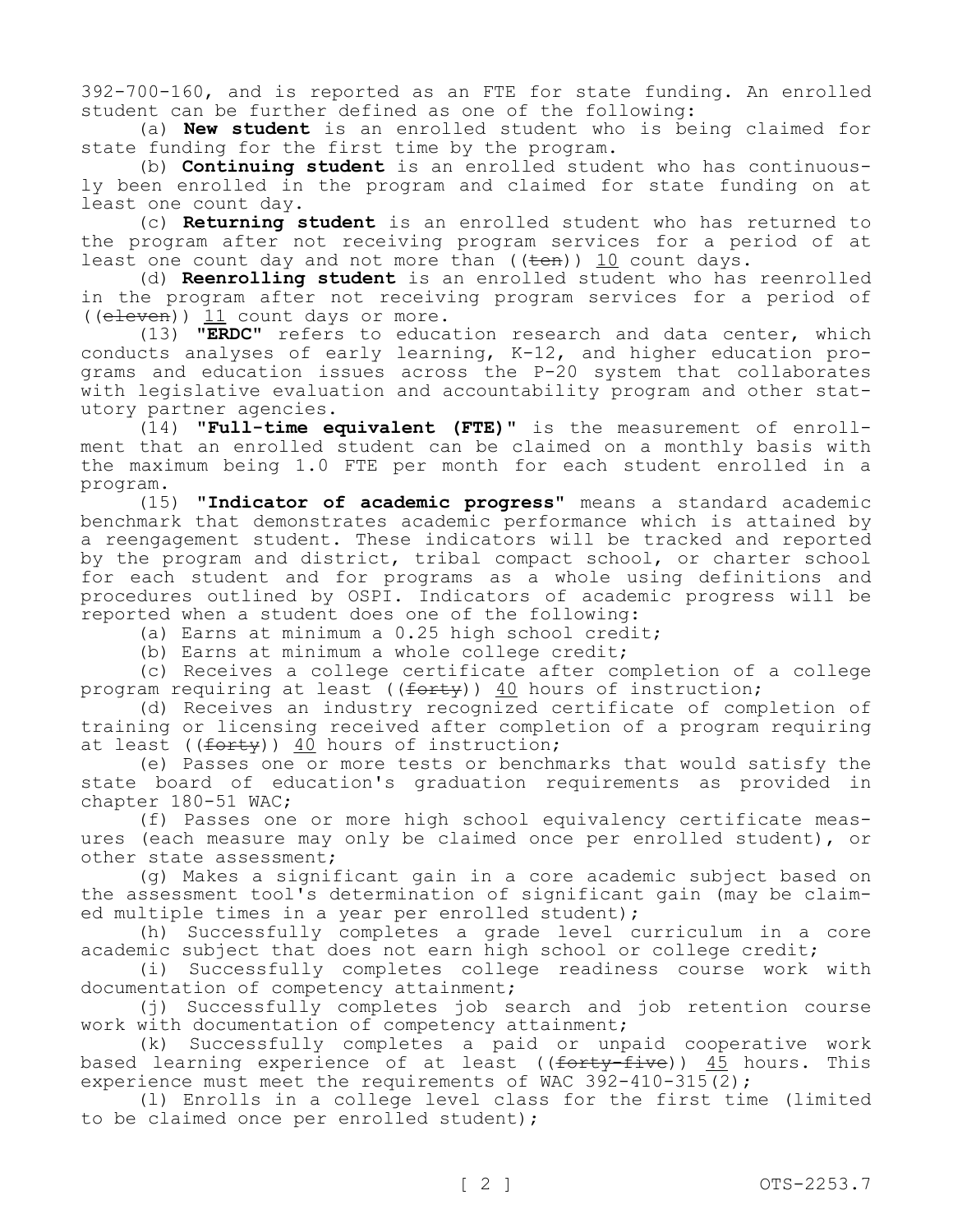(m) Successfully completes an English as a second language (ESL) class;

(n) Successfully completes an adult basic education (ABE) class; or

(o) Successfully completes a series of short-term industry recognized certificates equaling at least ( $(f<sub>orty</sub>)$ ) 40 hours.

(16) **"Institutional education program"** means a program that meets a definition under WAC 392-122-205.

(17) **"Instructional staff"** means the following:

(a) For programs operated by a district, tribal compact school, charter school, or agency, the instructional staff is a certificated instructional staff pursuant to WAC 392-121-205; and

(b) For programs operated by a college, the instructional staff is one who is employed or appointed by the college whose required credentials are established by the college.

 $((+17))$  (18) **"Letter of intent"** means the document signed by the district, tribal compact school, charter school, college or lead agency authorized official that specifically outlines to OSPI the required elements of a program that the district, tribal compact school, charter school, college, or agency agree to implement.

(((18))) (19) **"Noninstructional staff"** is any person employed in a position that is not an instructional staff as defined under subsection  $((+16))$   $(17)$  of this section.

(((19))) (20) **"OSPI"** means the office of superintendent of public instruction.

(((20))) (21) **"Program"** means a statewide dropout reengagement program approved by OSPI, pursuant to RCW 28A.175.105.

(((21))) (22) **"School year"** is the ((twelve-month)) 12-month period that begins September 1st and ends August 31st during which instruction is provided and FTE is reported.

 $((+22))$  (23) **"Scope of work"** means the document signed by district, tribal compact school, or charter school superintendent or their authorized official and the authorized official of a program to be included in a contracted services agreement when the program is operated by a provider on behalf of the district, tribal compact school, or charter school, and will receive compensation in accordance with WAC 392-700-165. The scope of work will specifically outline all the required elements of a program that the provider and the district, tribal compact school, or charter school agree to implement.

(((23))) (24) **"Resident district"** means the district where the student resides or a district that has accepted full responsibility for a student who lives outside of the district through the choice transfer process pursuant to RCW 28A.225.200 through 28A.225.240. For students enrolled in a tribal compact school or charter school, the tribal compact school or charter school is the student's resident district.

(((24))) (25) **"Weekly status check"** means individual communication from a designated program staff to a student. Weekly status check:

(a) Can be accomplished in person or through the use of telephone, email, instant messaging, interactive video communication, or other means of digital communication;

(b) Must be for the purposes of instruction, academic counseling, career counseling, or case management;

(c) Must be documented; and

(d) Must occur at least once every week that has at least three days of instruction.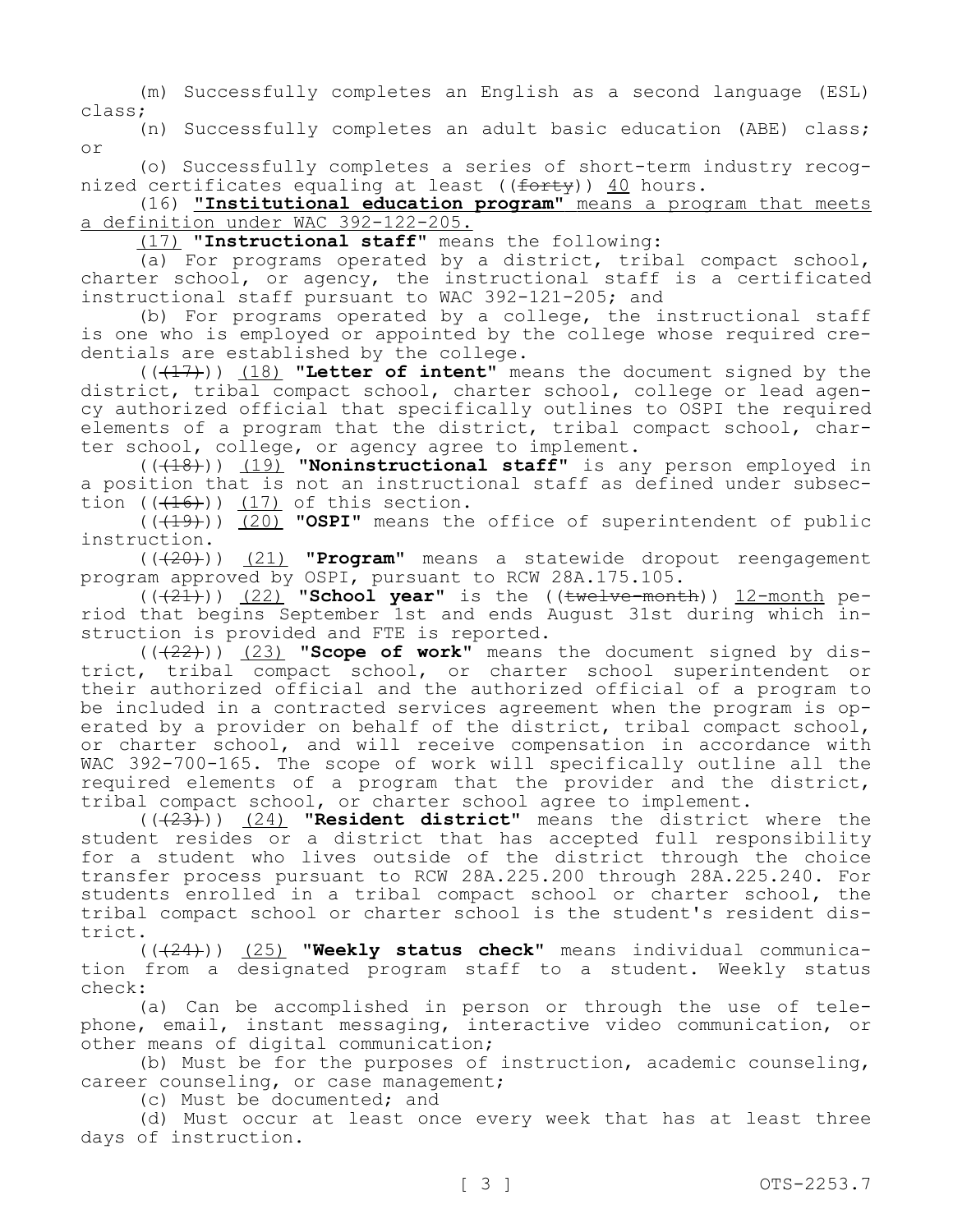(((25))) (26) **"Tribal compact school"** means a school that is the subject of a state-tribal education compact operated according to the terms of its compact executed in accordance with RCW 28A.715.010.

 $((+26))$   $(27)$  "Charter school" means a public school that is established in accordance with chapter 28A.710 RCW, governed by a charter school board, and operated according to the terms of a charter contract executed under chapter 28A.710 RCW.

AMENDATORY SECTION (Amending WSR 18-17-031, filed 8/6/18, effective 9/6/18)

**WAC 392-700-035 Student eligibility.** (1) A student is eligible to enroll in a program when they meet the following criteria:

(a) Under ( $(\text{twenty-one})$ ) 21 years of age at the beginning of the school year but whose ((sixteenth)) 16th birthday occurs on or before September 1st;

(b) Has not yet met the high school graduation requirements of either the district, tribal compact school, charter school, or the college under RCW 28B.50.535; and

(c) At the time the student enrolls, is significantly behind in credits based on the student's cohort graduation date. The cohort graduation date is established as the end of the fourth school year after a student first enrolls in the ninth grade.

(i) A student who is more than  $((\text{twenty-four}))$  24 months from their cohort graduation date and has earned less than ((sixty-five)) 65 percent of the high school credits expected to be earned by their cohort or has a ratio of earned credits to attempted credits that is less than (( $\frac{4}{3}$  and  $\frac{4}{3}$  and  $\frac{4}{3}$  and  $\frac{4}{3}$  and  $\frac{4}{3}$  and  $\frac{4}{3}$  and  $\frac{4}{3}$  and  $\frac{4}{3}$  and  $\frac{4}{3}$  and  $\frac{4}{3}$  and  $\frac{4}{3}$  and  $\frac{4}{3}$  and  $\frac{4}{3}$  and  $\frac{4}{3}$  and  $\frac{4}{3}$  and that enter the ninth grade in the same school year;

(ii) A student who is between ((twelve and twenty-four)) 12 and 24 months from their cohort graduation date and has earned less than ((seventy)) 70 percent of the high school credits expected to be earned by their cohort or has a ratio of earned credits to attempted credits that is less than (( $seventy$ )) 70 percent;

(iii) A student who is less than ( $(\overline{\text{twelve}})$ ) 12 months from their cohort graduation date or who has passed their cohort graduation date by less than (( $t$ welve)) 12 months and has earned less than (( $s$ eventy $f\bar{t}$ ve)) 75 percent of the high school credits expected to be earned by their cohort or has a ratio of earned credits to attempted credits that is less than (( $seventy-five$ )) 75 percent;

(iv) A student who is passed their cohort graduation date by ((twelve)) 12 months or more and has not met their district, tribal compact school, or charter school graduation requirements; or

(v) A student who has never attended the ninth grade and has earned zero high school credits.

(d) If determined not to be credit deficient as outlined in (c) of this subsection, has been recommended for enrollment by case managers from the department of social and health services, the juvenile justice system, a district, tribal compact school, or charter school designated school personnel, or staff from community agencies which provide educational advocacy services;

(e) Are not currently enrolled in any high school classes that receive state basic education funding, excluding an approved skill center program, a Jobs for Washington's Graduates program,  $((\theta \cdot \mathbf{r}))$  run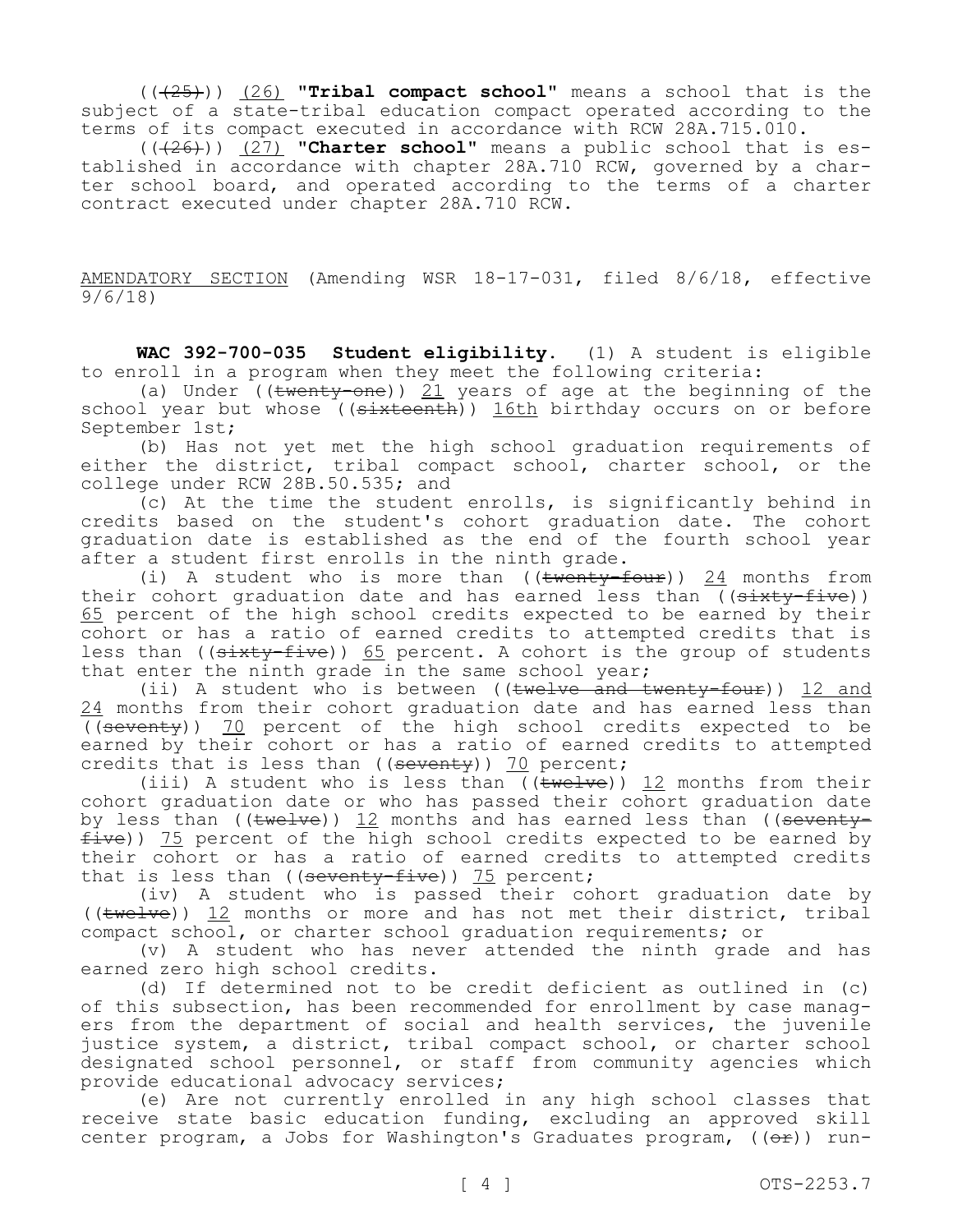ning start program, or institutional education program under WAC 392-122-205;

(f) Students who are claimed for state funding by a district, tribal compact school, or charter school outside the district they live in, must be released by either a choice transfer or interdistrict agreement. When a choice transfer is in place, the student's resident district as defined in WAC 392-700-015( $(\frac{23}{12})$ ) (24) becomes the district operating the program.

(2) Once determined eligible for enrolling in the program, a student will retain eligibility, regardless of breaks in enrollment, until the student does one of the following:

(a) Earns a high school diploma;

(b) Earns an associate degree; or

(c) Becomes ineligible because of age which occurs when a student is ((twenty-one)) 21 years of age as of September 1st.

(3) A student's eligibility does not guarantee enrollment or continued enrollment in specific programs if the program determines that the student does not meet the program's enrollment criteria or if, after enrollment, a student's academic performance or conduct does not meet established program guidelines.

AMENDATORY SECTION (Amending WSR 17-01-125, filed 12/20/16, effective 1/20/17)

**WAC 392-700-042 Program operating agreements and OSPI approval.**  (1) Districts, tribal compact schools, charter schools, agencies, and colleges are encouraged to work together to design programs and collaborations that will best serve students. Many models of operation are authorized as part of the statewide dropout reengagement system.

Regardless of the model of operation, the state funding is allocated to the district, tribal compact school, charter school, or direct funded technical college that is reporting the student's enrollment for the program.

(2) A district, tribal compact school, or charter school may enter into one of the following models of operations through the OSPI approval process:

(a) Directly operate a program where the services are provided by the district, tribal compact school, or charter school resources;

(b) Enter into a partnership with an agency or college that will provide the services through a defined scope of work or contracted services agreement; or

(c) Become part of a consortium with other districts, tribal compact schools, charter schools, colleges, and/or agencies by executing a consortium agreement that is signed by all members.

(3) The purpose of the consortium will be to create and operate a program that will serve students enrolled in multiple districts including tribal compact schools and charter schools, and reduce the administrative burden. If such a regional reengagement consortium is implemented, a consortium lead agency will be identified and assume the following responsibilities:

(a) Take the lead in organizing and managing the regional consortium;

(b) Provide information and technical assistance to districts, tribal compact schools, and charter schools interested in participat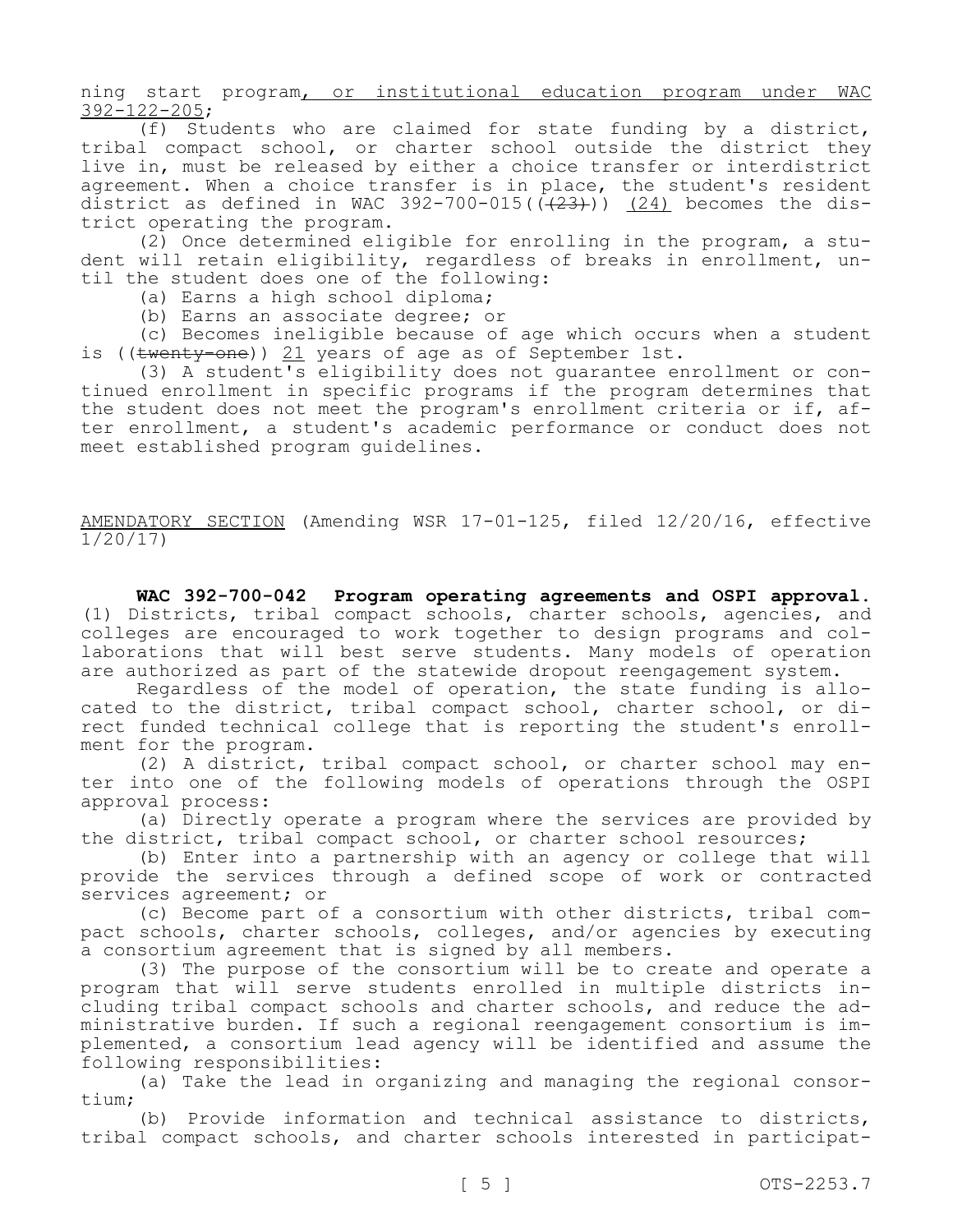ing in the consortium and providing the opportunity for their students to enroll;

(c) Develop scopes of work with agencies and colleges to operate the programs;

(d) Provide oversight and technical assistance to the program to align with all requirements of this chapter and the delivery of quality programming;

(e) Assist the program with the preparation of required reports, enrollment data, and course records needed to enroll students, award credit, and report FTE and performance to OSPI;

(f) Facilitate data entry of required student data into each district, tribal compact school, or charter school's statewide student information system related to enrollment; and

(g) Work with the districts, tribal compact schools, and charter schools to facilitate the provision of special education, accommodations under Section 504 of the Rehabilitation Act of 1973, and transitional bilingual instruction pursuant to WAC 392-700-147.

(4) A technical college receiving direct funding and authorized to enroll students under WAC 392-121-187 may directly operate a program and serve students referred from multiple districts. The technical college will assume the responsibilities of operating the program as described in this chapter and will meet all responsibilities outlined in WAC 392-121-187.

(5) All programs must be approved by OSPI as follows:

(a) If the program is run by a district, tribal compact school, charter school, agency or college, the program must be approved.

(b) If the program is run by a consortium, both the program and participating districts, tribal compact school, or charter school must be approved.

(c) Any program which meets the definition of an online school program in RCW 28A.250.010 must be approved as an online provider, pursuant to RCW 28A.250.060(2).

(6) Dependent on the model of operations, OSPI will specify the necessary documentation required for approval.

(7) OSPI will provide model documents that can be modified to include district-, tribal compact school-, charter school-, college-, or agency-specific language and will indicate which elements of these standard documents must be submitted to OSPI for review and approval.

(8) Upon initial approval, OSPI will specify the duration of the approval and indicate the necessary criteria to obtain reapproval.

(9) After receiving a notice of approval, OSPI will assign a code to be used when reporting students enrolled in the program.

(10) This chapter does not affect the authority of districts, tribal compact schools, and charter schools under RCW 28A.150.305, 28A.320.035, or any other provision of law to contract for educational<br>services other than reengagement programs as defined by WAC services other than reengagement programs as defined by WAC  $392-700-015$  ( $(420)$ ) (21).

AMENDATORY SECTION (Amending WSR 17-01-125, filed 12/20/16, effective 1/20/17)

**WAC 392-700-160 Reporting of student enrollment.** (1) For all programs, the following will apply when reporting student enrollment for each monthly count day: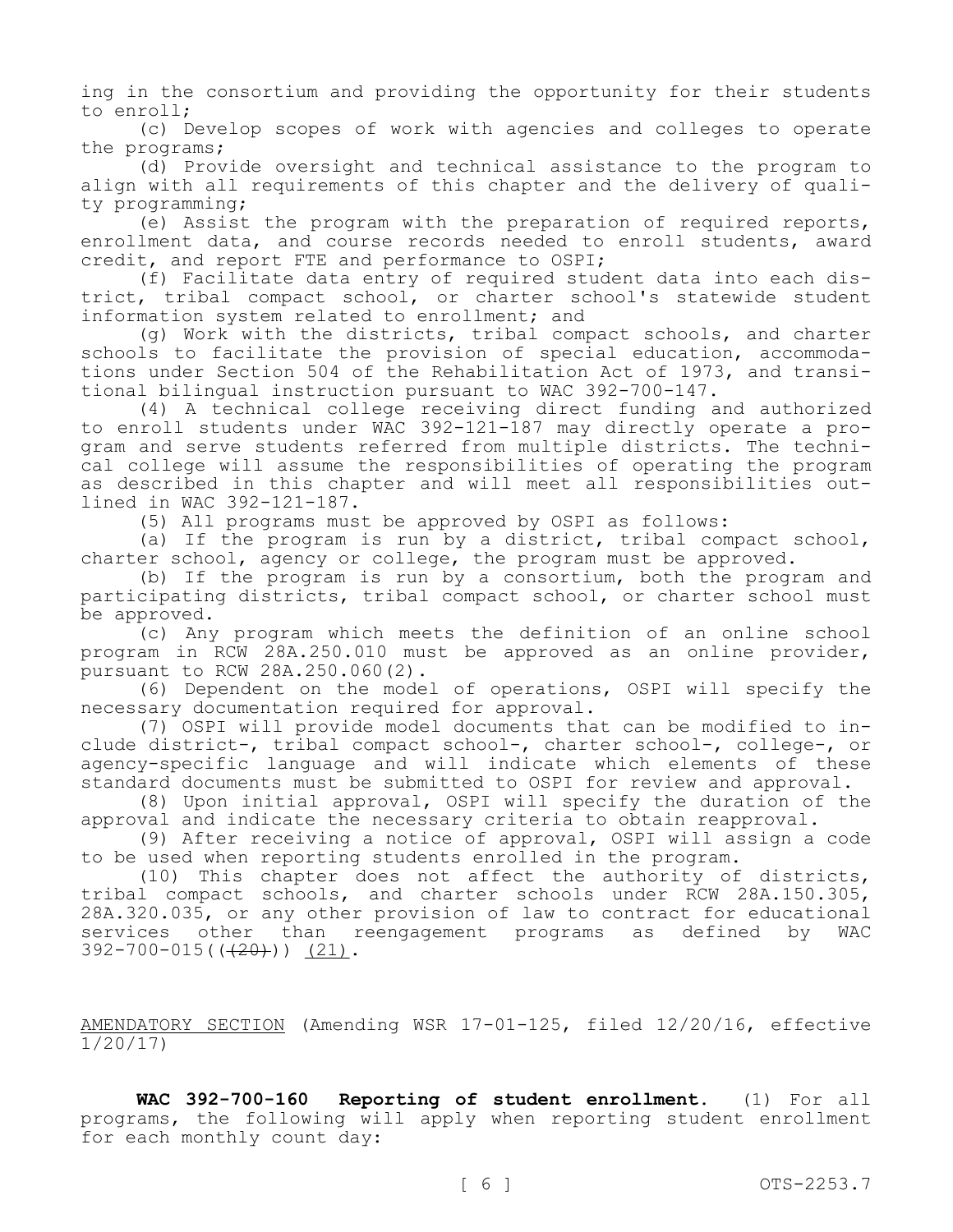(a) Met all eligibility criteria pursuant to WAC 392-700-035;

(b) Been accepted for enrollment by the reporting district, tribal compact school, charter school, or the direct-funded technical college;

(c) Enrolled in an approved program pursuant to WAC 392-700-042;

(d) For continuing students, met the attendance period requirement pursuant to WAC  $392 - 700 - 015(3)$ ;

(e) For continuing students, met the weekly status check requirement pursuant to WAC 392-700-015( $(424)$ )) (25);

(f) Has not withdrawn or been dropped from the program on or before the monthly count day;

(g) Is not enrolled in course work that has been reported by a college for postsecondary funding;

(h) (( $\overline{1s}$  not eligible to be claimed by a state institution pursuant to WAC 392-122-221;

 $(\pm)$ )) Is not enrolled in a high school class, including alternative learning experience, college in the high school, or another reengagement program, excluding Jobs for Washington's Graduates, special education and/or transitional bilingual instructional program;

 $((\nleftrightarrow))$  (i) If concurrently enrolled in a special education, transitional bilingual instruction, skills center,  $((\theta \cdot \hat{r}))$  running start, or institutional education programs, does not exceed the FTE limitation ((pursuant to)) under WAC 392-121-136; and

 $((+k))$  (j) A student's enrollment in the program is limited to the following:

(i) May not exceed 1.0 FTE in any month (including nonvocational and vocational FTE). If concurrently enrolled in Jobs for Washington's Graduates, special education or transitional bilingual instructional programs, the combined FTE does not exceed 1.0 FTE in any month.

(ii) May not exceed 1.00 AAFTE in any school year as defined in WAC 392-700-015(2). If concurrently enrolled in Jobs for Washington's Graduates, special education or transitional bilingual instructional programs, the combined AAFTE does not exceed 1.0 AAFTE for the school year.

(2) For all below ((one hundred)) 100 level classes, the student enrollment is dependent upon attaining satisfactory progress.

(a) Satisfactory progress is defined as the documented attainment of at least one indicator of academic progress identified in WAC 392-700-015((<del>(15)</del>)) <u>(16)</u>.

(b) Continuing students and returning students who, after being claimed for state funding for three count days excluding the September count day, have not earned an indicator of academic progress cannot be claimed for state funding until an indicator of academic progress is earned.

(i) During this reporting funding exclusion period, the program may permit the student to continue to attend;

(ii) When the student achieves an indicator of academic progress, the student may be claimed for state funding on the following count day; and

(iii) Rules governing the calculation of the three count day period are:

(A) The September count day is excluded from the three count day period for the indicator of academic attainment. Students whose enrollment spans over the September count day have an additional month to earn an indicator of academic progress.

(B) The three count days may occur in two different school years, if the student is enrolled in consecutive school years; and